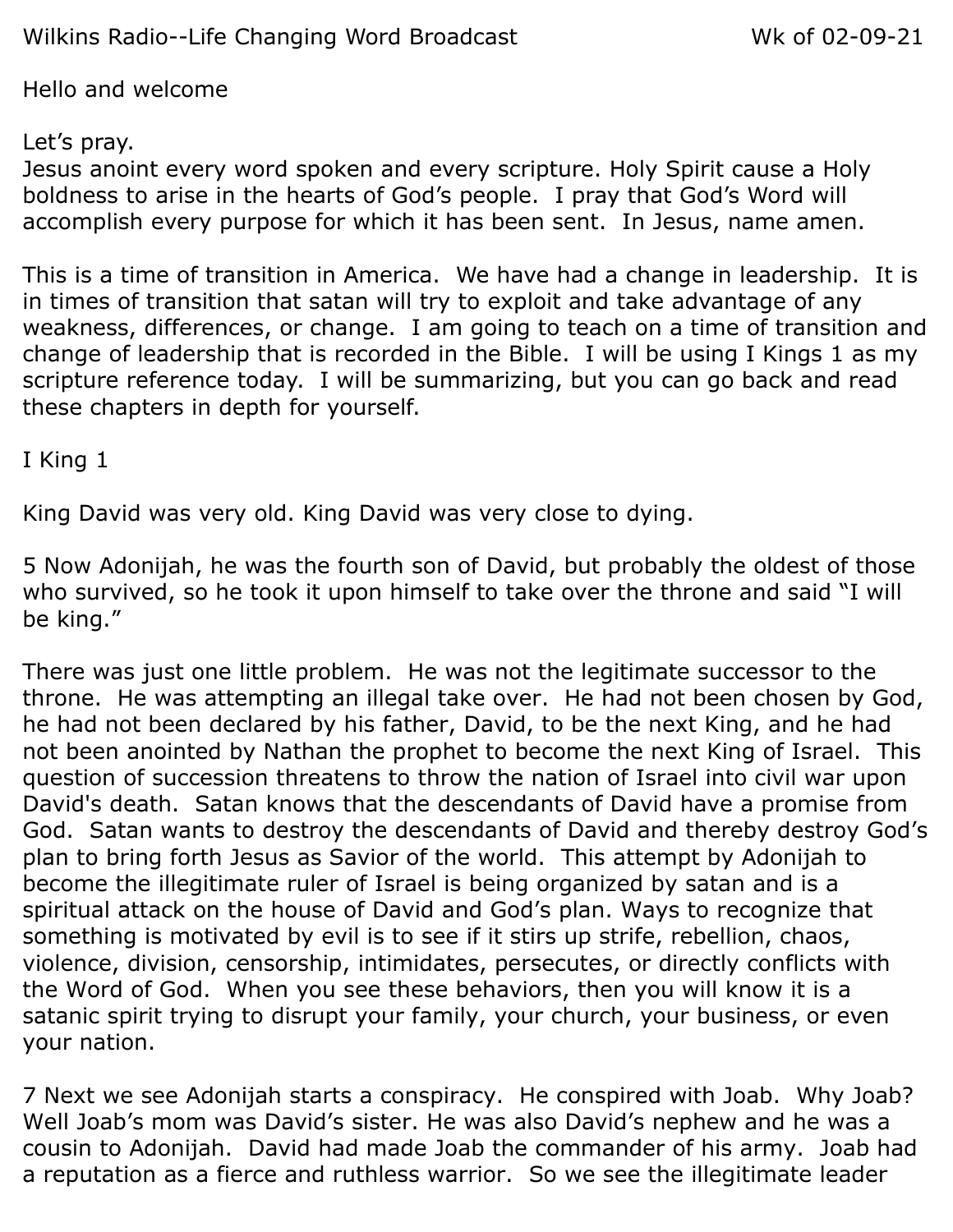getting the support of not only a great warrior and leader of the King's army, but also a close family relative.

Next we see Adonijah conspiring with Abiathar a priest. Adonijah is seeking the approval and support from a respected man of God and a church leader. He needs this support to try and legitimize his claim to the throne. But is Abiathar is a false prophet and the spirit of God no longer rest upon him. Is Abiathar seeking power and is he willing to sell his soul for it? Does this sound familiar? Do we see a comparison between what was surrounding the transition time of leadership from David to the next king of Israel and current events in America?

So who is Abiathar. He was the only priest to escape from **Saul's** massacre in [Nob.](https://en.wikipedia.org/wiki/Nob,_Israel) He fled to **David** and took with him the **ephod**. He remained with [David](https://en.wikipedia.org/wiki/David), and became priest of David's army of men. When David ascended to the throne of [Judah,](https://en.wikipedia.org/wiki/Kingdom_of_Judah) Abiathar was appointed High Priest and the "king's counselor. Abiathar, was the fourth descendent from Eli and the last of Eli's House to be a High Priest. Abiathar retained the office until he was deserted by the Holy Spirit. Without the Holy Spirit the high priest could not successfully consult the [Urim and Thummim.](https://en.wikipedia.org/wiki/Urim_and_Thummim) In other words, without the Holy Spirit we cannot rightly discern the revelation, truth, doctrine, will, commands, or judgement of God. Abiathar's removal from the Priesthood fulfilled the curse on the House of Eli—that the Priesthood would pass from the House of Eli. When David had realized that the Holy Spirit had left Abiathar he felt compelled to remove Abiathar as High Priest and replaced him with Zadok.

It goes on to say that Joab and Abiathar gave their support to Adonijah's attempt to take over the throne illegitimately. So these two men join forces with one of David's sons and agree to help him succeed to the throne even if it is not legal and not blessed by God.

8 Now let's look at the men NOT included in this rebellion. In verse eight we see that Zadok the priest, Benaiah commander of David's body guard, Nathan the prophet, and David's special guard did not join Adonijah.

Now let's look at who these men are and why they were important.

Zadok was a descendant of Aaron the High Priest. At one time, both Zadok and Abiathar acted as co-priests, but Zadok took precedence over Abiathar and became the High Priest of Israel during the reign of David after the Holy Spirit had left Abiathar. Zadok also aided King David during the revolt of his son Absalom. The prophet [Ezekiel](https://en.wikipedia.org/wiki/Ezekiel) says Zadok was a staunch opponent of [paganism](https://en.wikipedia.org/wiki/Avodah_Zarah) and held birthright to unique duties and privileges in the future temple of Solomon. Zadok was also chief officer over the Aaronites. A central role for Zadok the Priest within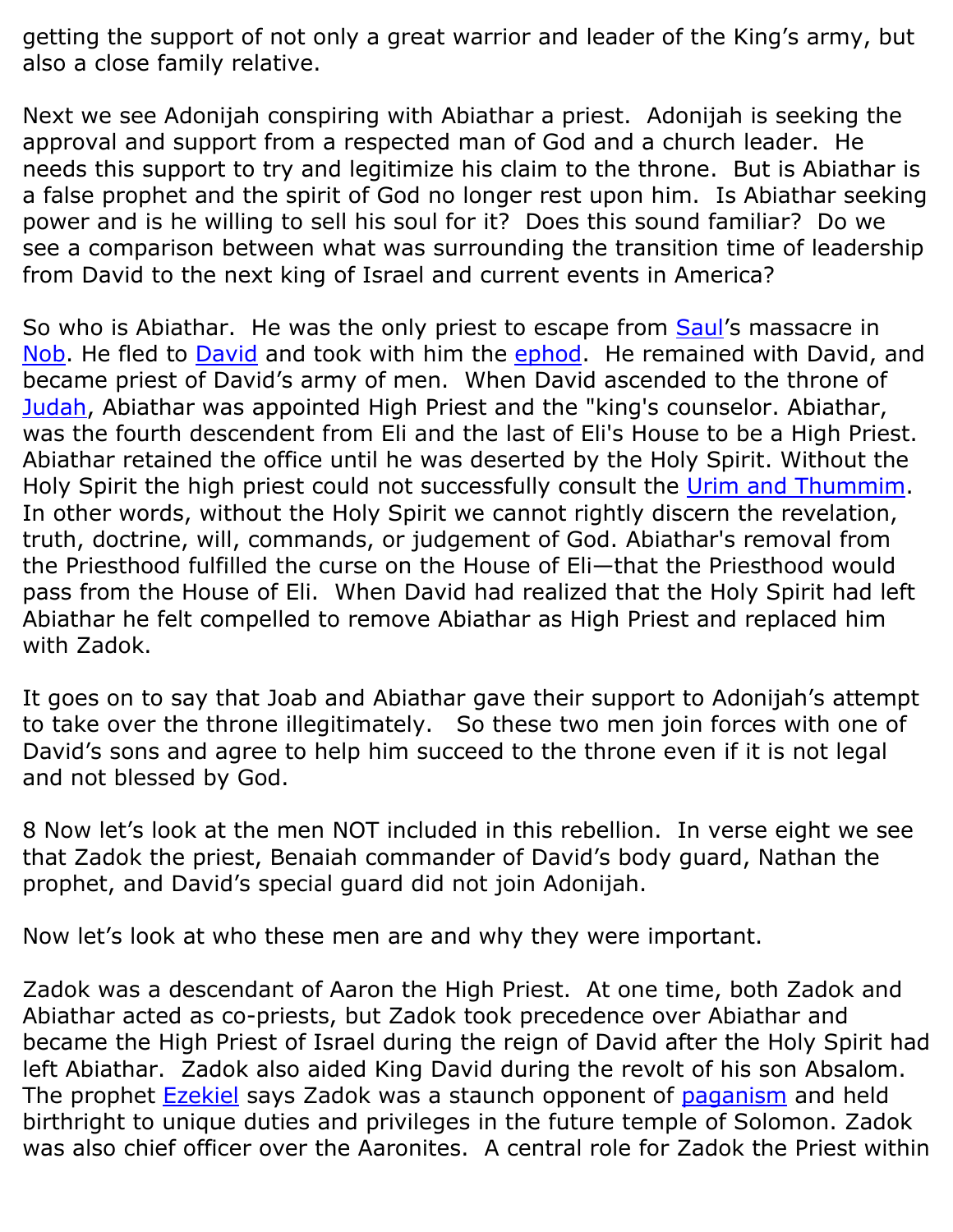the community was to be the ["Teacher of Righteousness](https://en.wikipedia.org/wiki/Teacher_of_Righteousness) "To be as one in following the Law and a keeper of the covenant. In I Samuel 2:35 God says And I will raise up myself a reliable priest who acts with my heart, and with my soul he will do, and I will build him a reliable household, and he will go before my Anointed for all of days.

Now look at Benaiah, son of the chief priest Jehoiada, was one of David's "mighty [men](https://www.gotquestions.org/mighty-men-David.html)"—his toughest military troop. The Bible describes Benaiah as a fearless warrior who famously "went down into a pit on a snowy day and killed a lion. When David fled from [King Saul,](https://www.gotquestions.org/life-Saul.html) he placed Benaiah in command and when [Joab](https://www.gotquestions.org/Joab-in-the-Bible.html) was made commander-in-chief, Benaiah was appointed to a high place in David's armed forces as commander of an elite mercenary company in David's bodyguard. Benaiah remained devoted to David during [Absalom's](https://www.gotquestions.org/who-was-Absalom.html) rebellion

So now what is the significance of Nathan the prophet in this story. Nathan was the court [prophet](https://en.wikipedia.org/wiki/Prophet) and an advisor to David. Nathan announced to David the [covenant](https://en.wikipedia.org/wiki/Covenant_(biblical)#Davidic_covenant) God was making with him contrasting David's proposal to build a house or, for example, a building for the Ark but that God's plan was to build a house or a [dynasty](https://en.wikipedia.org/wiki/Davidic_line) for David. So Nathan is not only the logical one to anoint any new kings to follow David, but also to safeguard God's original plan for David's dynasty which would eventually result in Jesus being born a descendant of David. Consequently, Nathan is accountable to God to make sure that the person who takes the throne after David's death is the legitimate and rightful heir to the throne. You see the next king after David will be entrusted to build the temple that will house the Ark of the Covenant. The building of the Great Temple is an assignment that must be accomplished by the person God has anointed to fulfill that assignment. Not just any king will do. It can only be completed by the legitimate king chosen of God, anointed by God, and inspired by God.

So now we have some idea of the position, character, and standards of the people who would not support the illegitimate king.

9 Then in verse nine we see that Adonijah and his supporters start celebrating as though he has successfully taken over as King. He threw a party and sacrificed sheep, cattle and fattened calves and he invited all his brothers, the king's sons, and all the royal officials of Judah, but look who he did not invite. The illegitimate king did not invite Zadok the High Priest or Nathan the prophet or Benaiah or the king's special guard or his brother Solomon. In other words, they are being censored, persecuted, marginalized, discredited, or maybe you could say their influence is being cancelled by the illegitimate government ignoring the plan of God for the descendants of David and for the Kingdom of Israel and even God's plan of salvation for the world.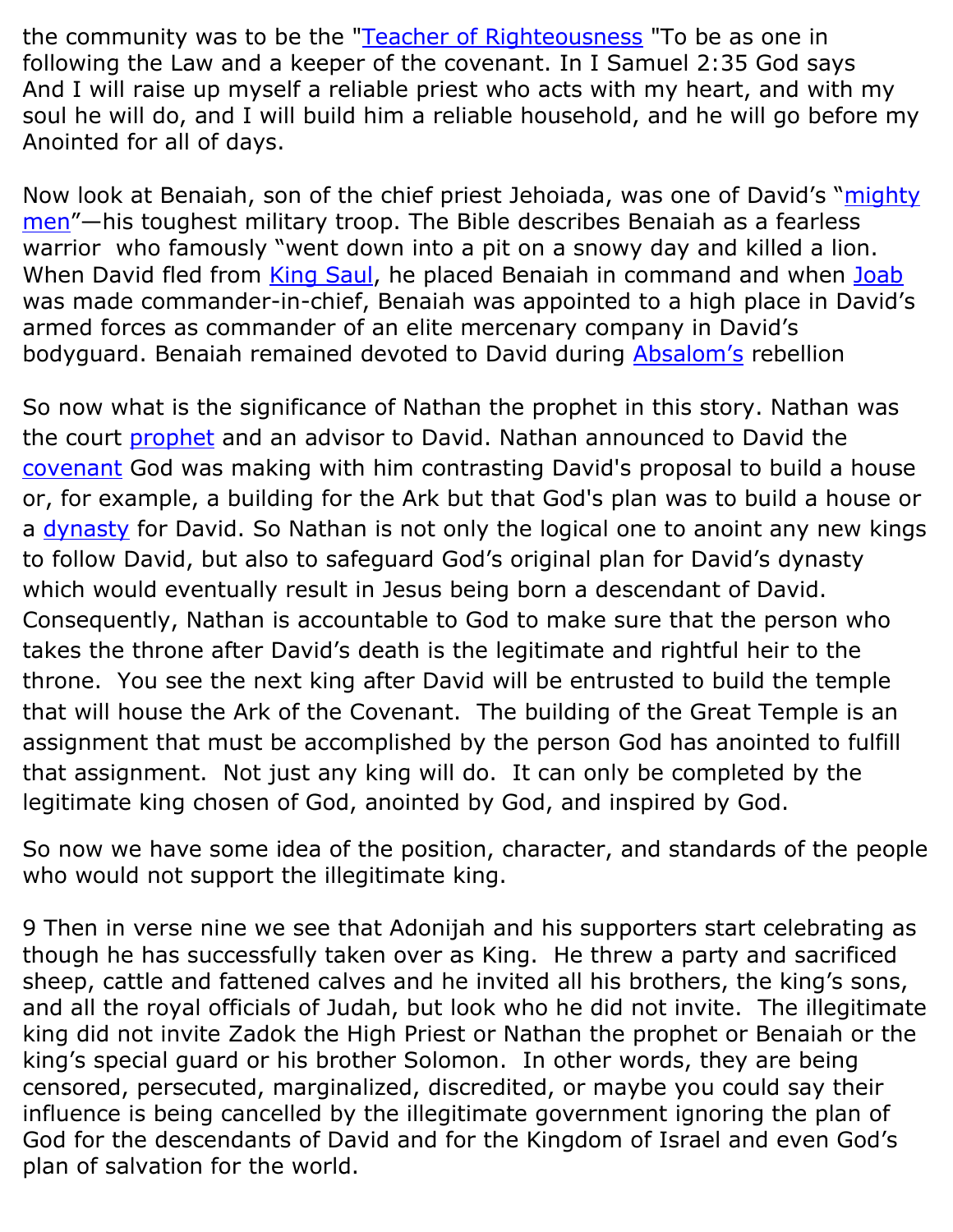I believe there is a word in due season for the Christians in America, the Church leaders and Church boards of America, the Christian politicians, the Christian corporations and corporate boards, Christian TV and radio networks, Christian publishers, Christian owners of stocks and bonds and other investments, Christians on social media platforms, Christian bankers, Christian schools and universities, or any Christian enterprise in America or the world, to be found in these scriptures. Today's scripture warns us to not support ANY institution or organization or business or entity that supports an illegitimate or counterfeit or corrupt or evil establishment that is in direct conflict with the Word of God or with God's divine plan.

You may think that the voting is over, but there are many ways to vote. You vote every time you spend a dollar with a business that supports evil doers. You vote every time you use a social media platform that does not honor our Christian values. You vote every time you invest in a stock that supports corruption. You vote every time you watch a TV channel or listen to a radio program that opposes our Christian values. You vote every time you send your child to a school full of uncircumcised Philistines and let them be brainwashed by unbelieving teachers and professors.

If you are a Christian, why are you still on some of the social media platforms that censor our right to free speech. Why do our Christian leaders still have accounts with social media sites that have nothing but contempt for our Christian values and abuse our civil liberties. Why do Christians bank or own stock or buy products from companies that threaten our elected leaders by withholding their political donations because they stood up and voiced their legal objections in Congress? Learn who these corporations are and cancel your business with them. Then find out which politicians stood up and send their campaign a check.

Why doesn't some of our mega churches or Christian TV networks or Christian companies with experience in the digital or technology field start social media sites that Christians can support and not be censored. I believe there may be a few out there. If you will email a list of trusted social media sites, I will get them up on my web site for others to explore and use.

We have power and strength in unity. Will someone in Christian leadership stand up and give us more Godly options so we do not feel like we are in bondage to these ungodly corporations.

Will more Christians run for political office and give us more options on the ballot?

Will someone start petitions and flood our government with mail that describes our disapproval of how they are voting on the issues?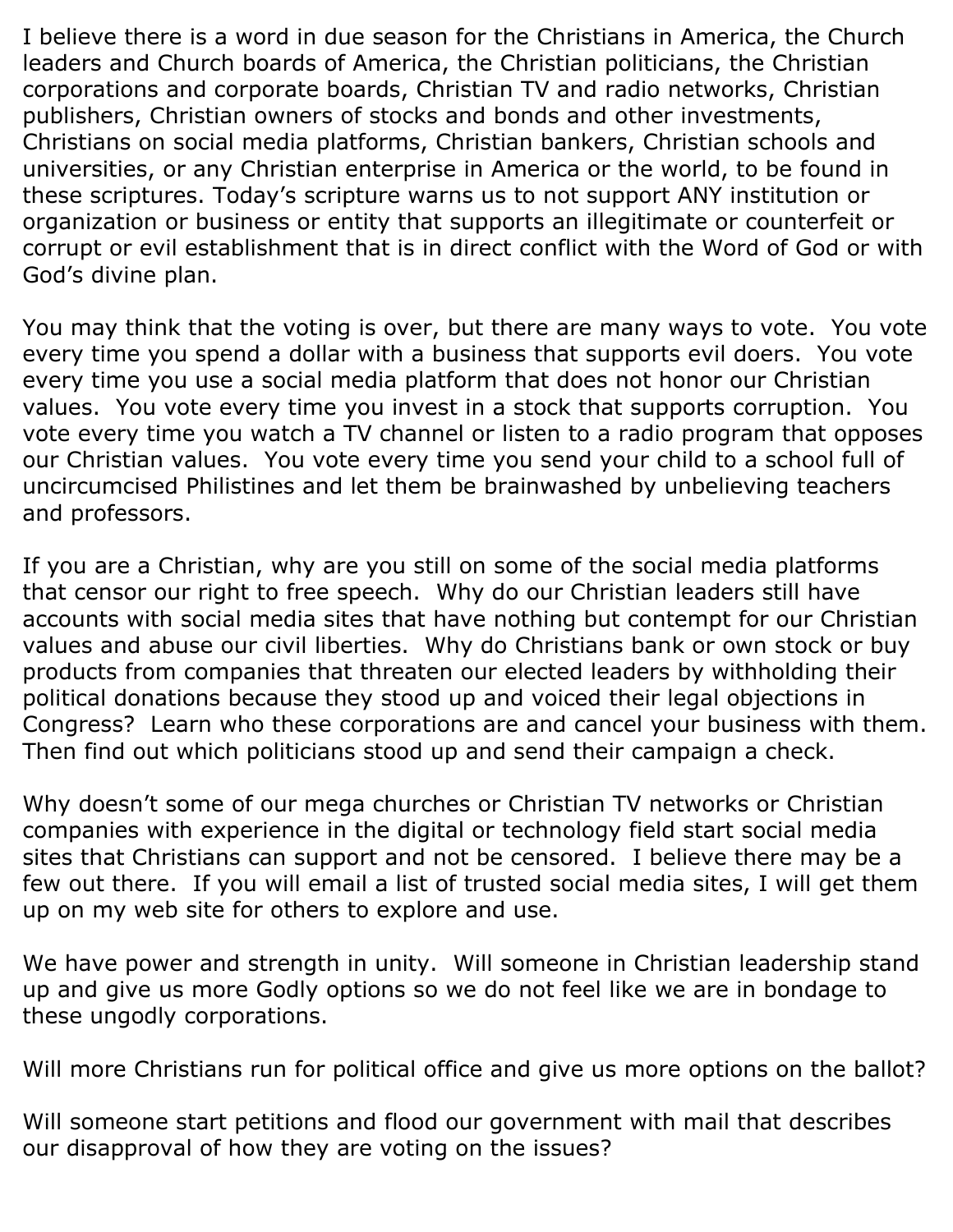Are we just too busy with our own personal lives to really care that our nation and our civil liberties and our economy and our national security is in jeopardy?

Of course, I stress that you pray and fast and seek God's Word for your personal contribution to these dilemmas. Pray and fast and ask God to help those in authority over our government and nation and churches. But we can do more. Even four lepers, with no power or influence, complete outcasts of society took action and was used of God to deliver the entire city from an overwhelming enemy army.

Now if you want to be saved and receive the power of the Holy Spirit in your life, then repeat this prayer with me.

Jesus, I confess I am a sinner, I repent of my sins, please forgive me. By faith I receive you as my Lord and Savior. Now Lord Jesus I ask you to fill me with the Holy Spirit and give me your power and authority over all the power of satan and his evil spirits. In Jesus name.

Thanks for listening and God bless.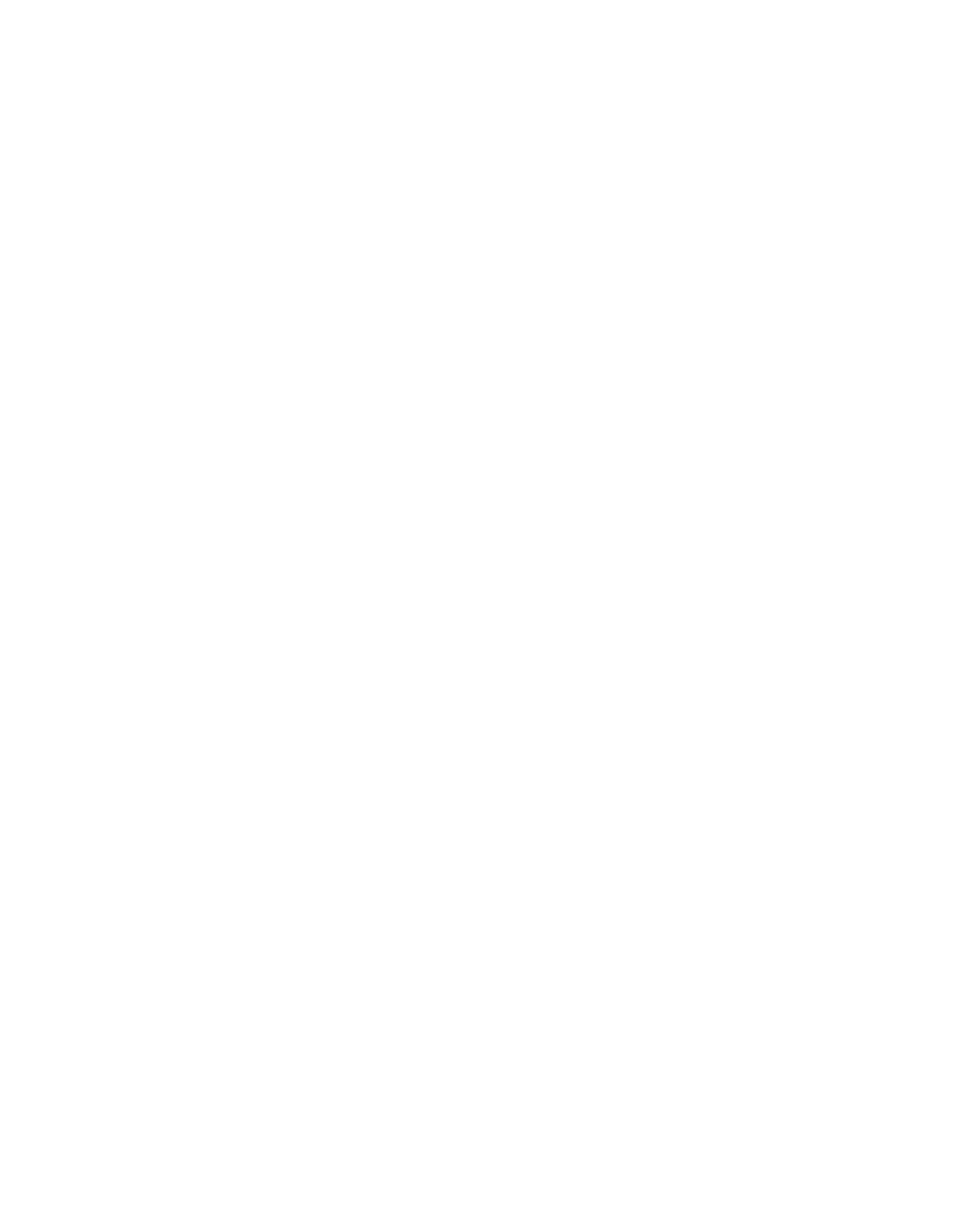11 So Nathan the prophet hears about the celebration and the sacrificing and goes to Solomon's mother Bathsheba and asks, "Have you not heard that Adonijah has made himself king, and our lord David knows nothing about it?

12 Then Nathan advises that her and Solomon's lives are in danger and that she must go in to King David and say to him, 'My lord the king, did you not swear to me your servant: "Surely Solomon your son shall be king, and Solomon will sit on the throne"? She also asks why then has Adonijah proclaimed that he is the new king?'

14 Nathan also said that while Bathsheba was still talking to David, he would come in and confirm that Adonijah was proclaiming himself to be king.

16 So Bathsheba went and bowed down, prostrating herself or bowing with her face to the floor before the king. So David asked "What is it you want?"

17 She said to him, "My lord, you yourself swore to me your servant by the Lord your God: 'Solomon your son shall be king after me, and he will sit on your throne.'

18 But now Adonijah is proclaiming himself to be king and you, my lord the king, do not know about it.

19 He has sacrificed great numbers of cattle, fattened calves, and sheep, and has invited all the king's sons, Abiathar the priest and Joab the commander of the army, but he has not invited Solomon your servant.

20 My lord the king, the eyes of all Israel are on you, to learn from you who will sit on the throne of my lord the king after him.

21 Otherwise, as soon as my lord the king is laid to rest with his ancestors, I and my son Solomon will be treated as criminals."

22 While she was still speaking with the king, Nathan the prophet arrived.

23 And the king was told, "Nathan the prophet is here." So he went before the king and bowed with his face to the ground.

24 Nathan said, "Have you, my lord the king, declared that Adonijah shall be king after you, and that he will sit on your throne?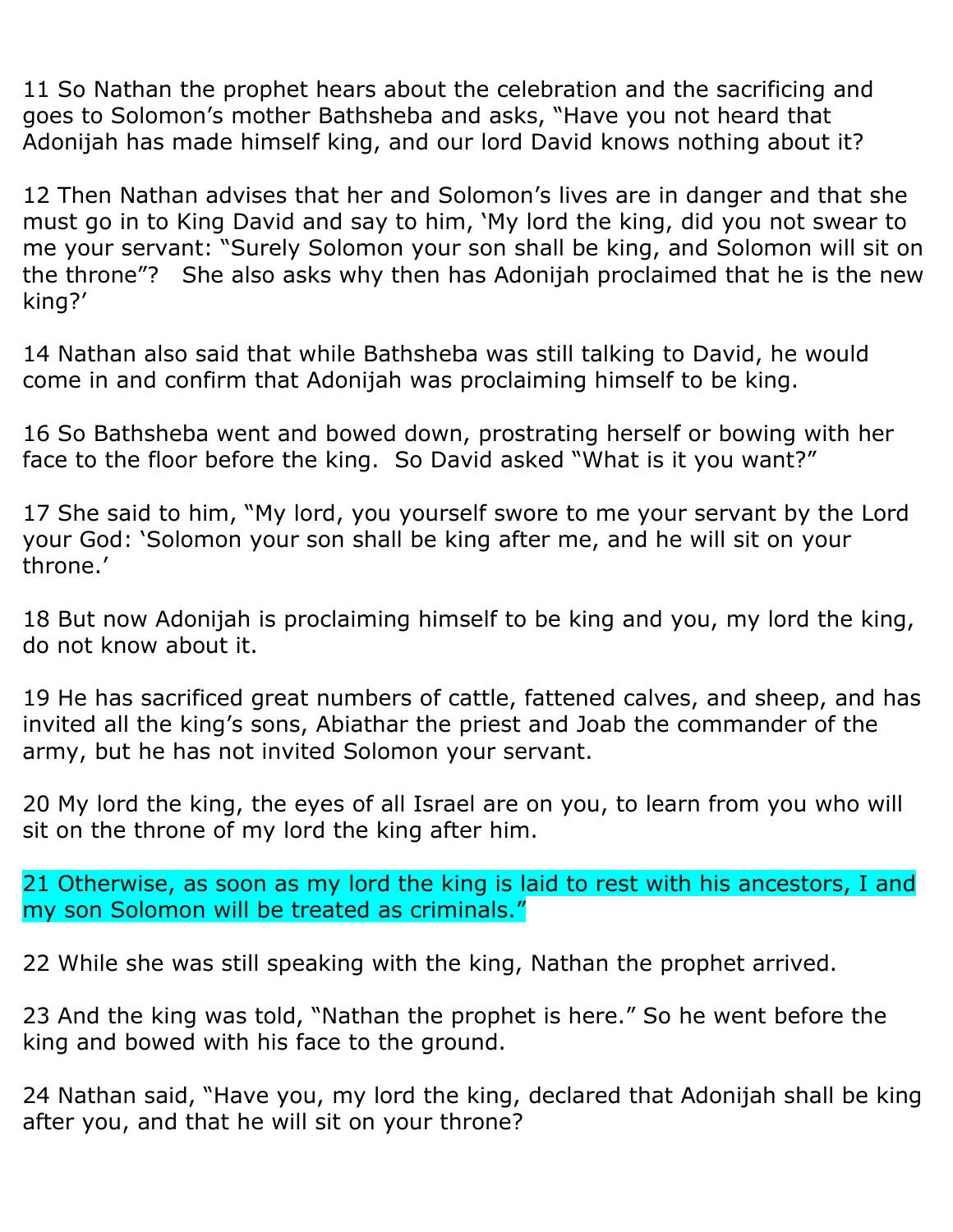25 Nathan told David that Adonijah was already celebrating and sacrificing and telling everyone that he was the new king. He has invited all the king's sons, Joab and the commanders of the army and Abiathar the priest. Right now they are eating and drinking with him and saying, 'Long live King Adonijah!'

26 But me your prophet, Nathan, and Zadok the priest, and Benaiah son of Jehoiada, and your servant Solomon he did not invite.

27 Is this something my lord the king has done without letting his servants know who should sit on the throne of my lord the king after him?"

28 Then King David, before Bathsheba Solomon's mother and Nathan the prophet

29 Took an oath: "As surely as the Lord lives, who has delivered me out of every trouble,

30 I will surely carry out this very day what I swore to you by the Lord, the God of Israel: Solomon your son shall be king after me, and he will sit on my throne in my place."

32 King David said, "Call in Zadok the priest and Benaiah son of Jehoiada. When they came before the king,

33 David said to them: "Take your lord's servants with you and have Solomon my son mount my own mule and take him down to Gihon.

34 There have Zadok the priest and Nathan the prophet will anoint him king over Israel. Blow the trumpet and shout, 'Long live King Solomon!'

35 Then you are to go up with him, and he is to come and sit on my throne and reign in my place. I have appointed him ruler over Israel and Judah."

36 Benaiah son of Jehoiada answered the king, "Amen! May the Lord, the God of my lord the king, so declare it.

37 As the Lord was with my lord the king, so may he be with Solomon to make his throne even greater than the throne of my lord King David!"

38 So Zadok the priest, Nathan the prophet, Benaiah went down and had Solomon mount King David's mule, and they escorted him to Gihon.

39 Zadok the priest took the horn of oil from the sacred tent and anointed Solomon. Then they sounded the trumpet and all the people shouted, "Long live King Solomon!"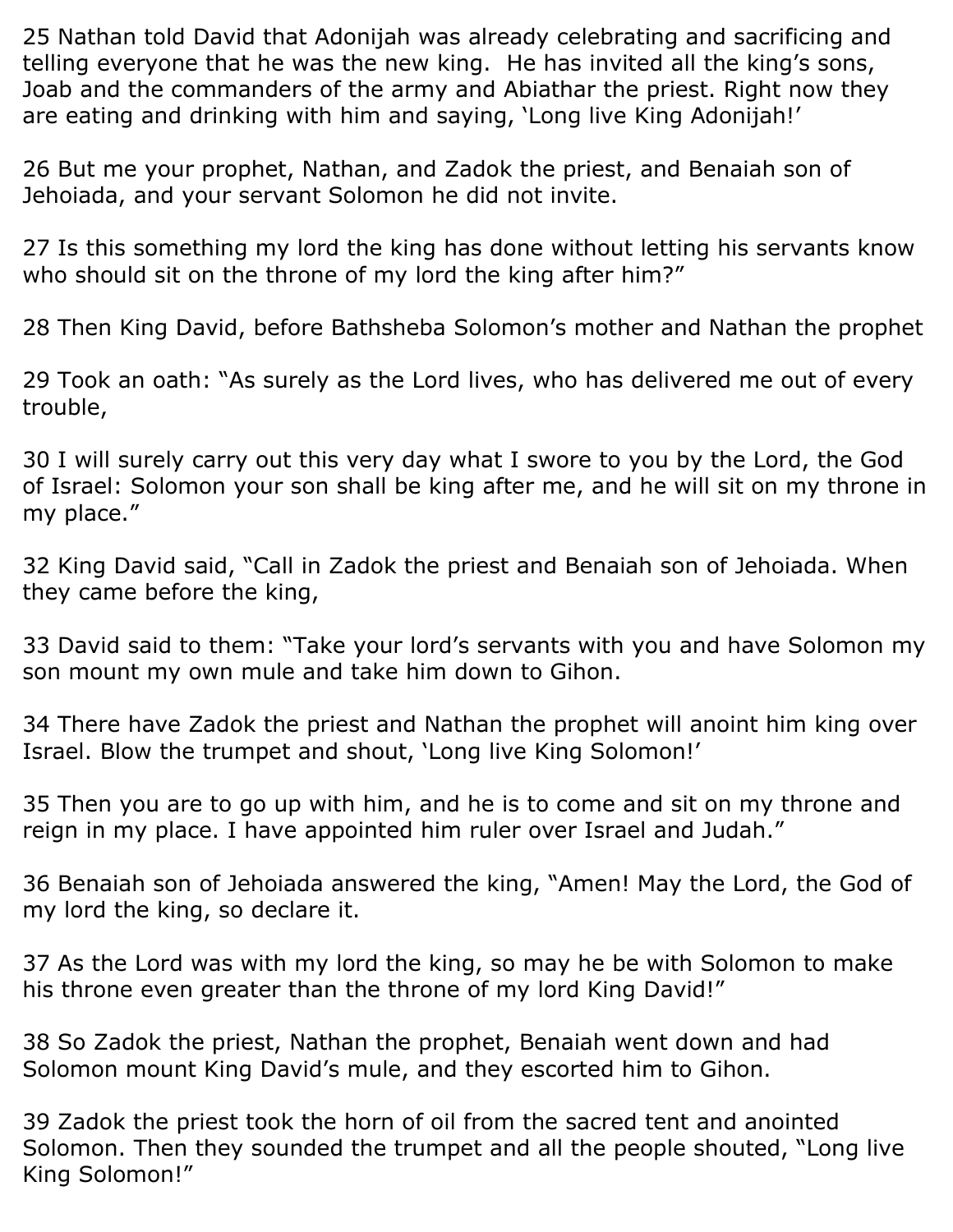40 And all the people went up after him, playing pipes and rejoicing greatly, so that the ground shook with the sound.

41 Adonijah and all the guests who were with him heard it as they were finishing their feast. On hearing the sound of the trumpet, Joab asked, "What's the meaning of all the noise in the city?"

42 Even as he was speaking, Jonathan son of Abiathar the priest arrived. Adonijah said, "Come in. A worthy man like you must be bringing good news."

43 "Not at all!" Jonathan answered. "Our lord King David has made Solomon king.

44 The king has sent with him Zadok the priest, Nathan the prophet, and they have put him on the king's mule,

45 and Zadok the priest and Nathan the prophet have anointed him king at Gihon. From there they have gone up cheering, and the city resounds with it. That's the noise you hear.

46Moreover, Solomon has taken his seat on the royal throne.

47 Also, the royal officials have come to congratulate our lord King David, saying, 'May your God make Solomon's name more famous than yours and his throne greater than yours!' And the king bowed in worship on his bed 48 and said, 'Praise be to the Lord, the God of Israel, who has allowed my eyes to see a successor on my throne today.' "

49 At this, all Adonijah's guests rose in alarm and dispersed.

50 But Adonijah, in fear of Solomon, went and took hold of the horns of the altar.

51 Then Solomon was told, "Adonijah is afraid of King Solomon and is clinging to the horns of the altar. He says, 'Let King Solomon swear to me today that he will not put his servant to death with the sword.' "

52 Solomon replied, "If he shows himself to be worthy, not a hair of his head will fall to the ground; but if evil is found in him, he will die."

53 Then King Solomon sent men, and they brought him down from the altar. And Adonijah came and bowed down to King Solomon, and Solomon said, "Go to your home."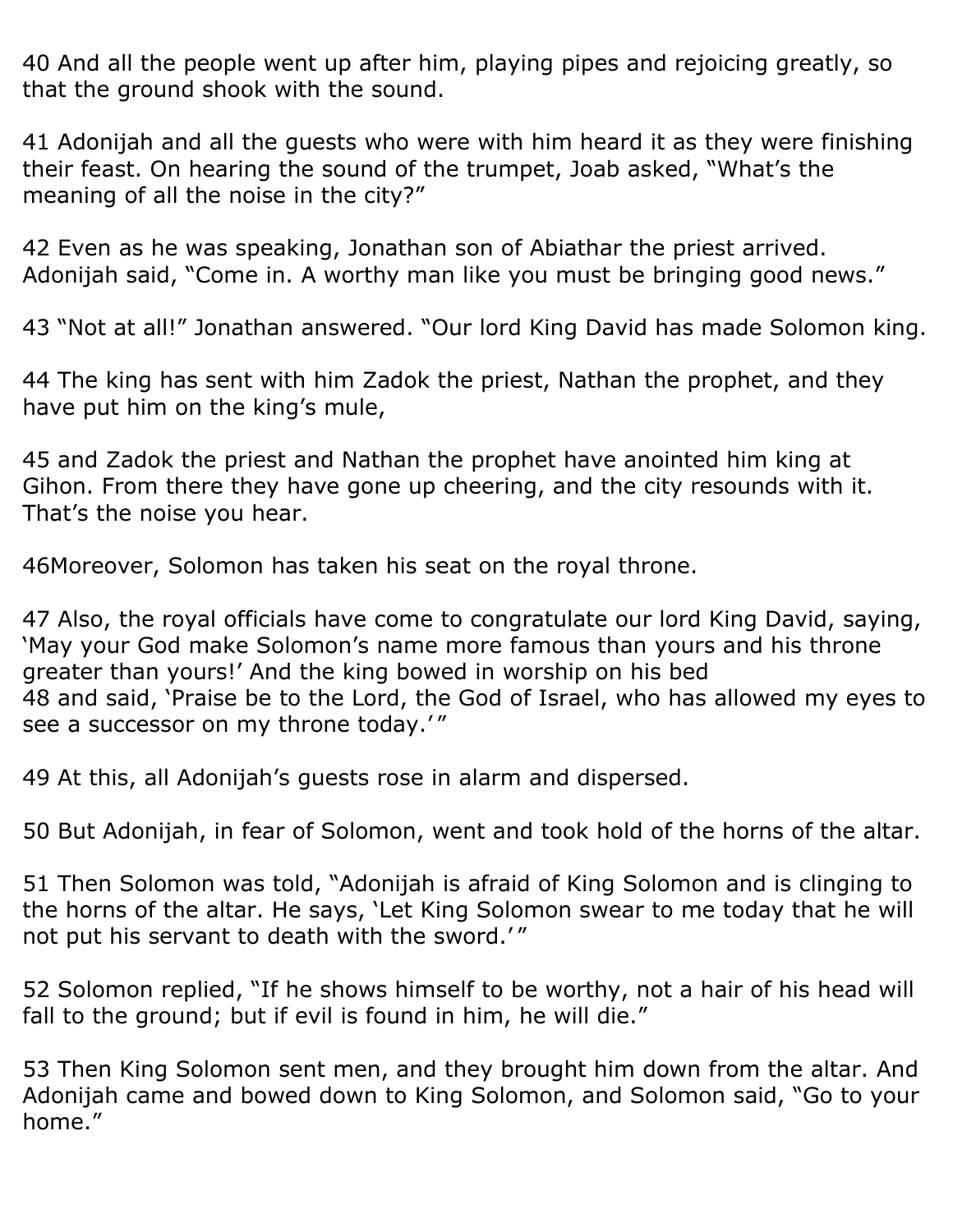## **1 Kings 2**

David's Charge to Solomon

1When the time drew near for David to die, he gave a charge to Solomon his son. 2"I am about to go the way of all the earth," he said. "So be strong, act like a man, 3and observe what the Lord your God requires: Walk in obedience to him, and keep his decrees and commands, his laws and regulations, as written in the Law of Moses. Do this so that you may prosper in all you do and wherever you go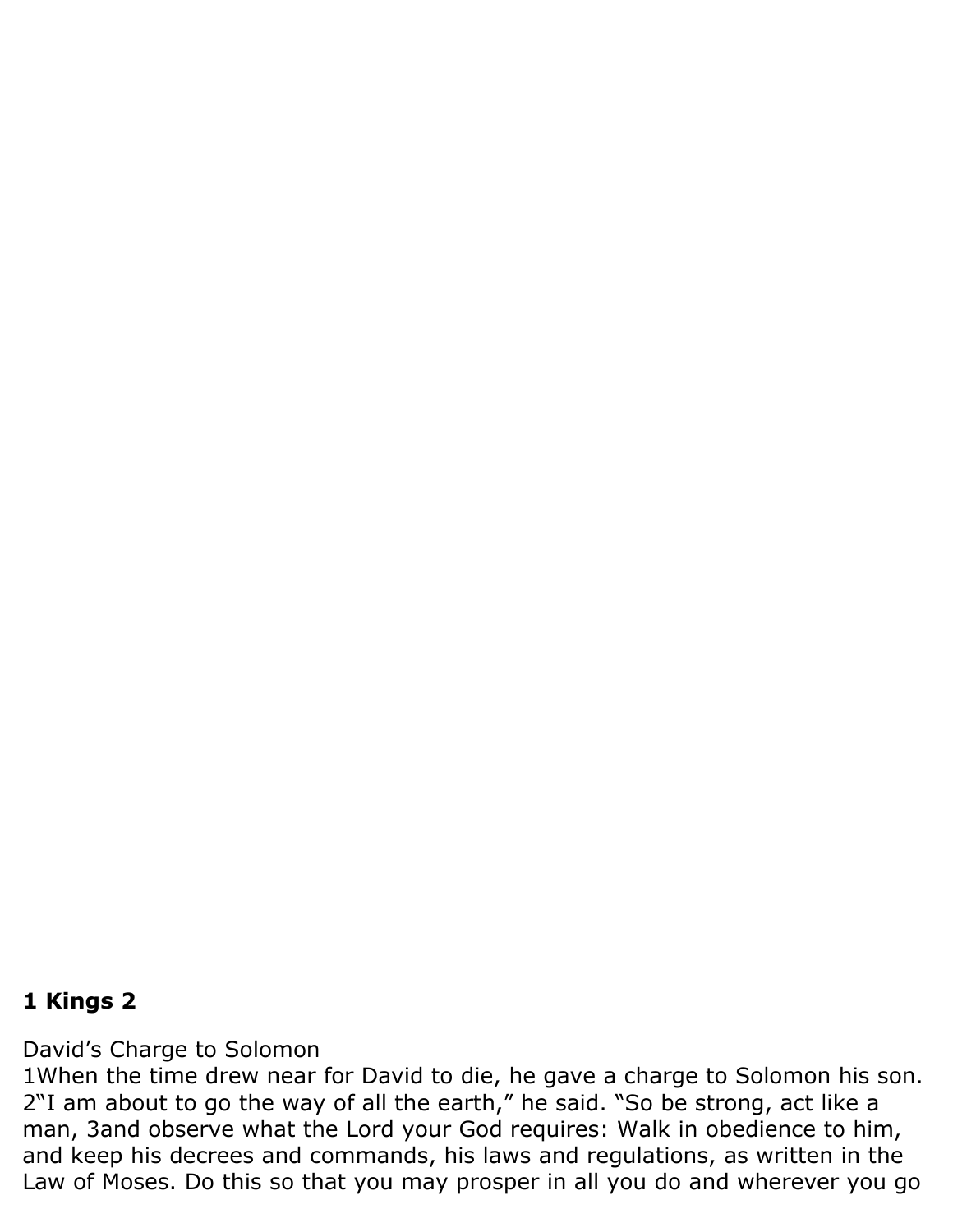4and that the Lord may keep his promise to me: 'If your descendants watch how they live, and if they walk faithfully before me with all their heart and soul, you will never fail to have a successor on the throne of Israel.'

5"Now you yourself know what Joab son of Zeruiah did to me—what he did to the two commanders of Israel's armies, Abner son of Ner and Amasa son of Jether. He killed them, shedding their blood in peacetime as if in battle, and with that blood he stained the belt around his waist and the sandals on his feet. 6Deal with him according to your wisdom, but do not let his gray head go down to the grave in peace.

7"But show kindness to the sons of Barzillai of Gilead and let them be among those who eat at your table. They stood by me when I fled from your brother Absalom.

8"And remember, you have with you Shimei son of Gera, the Benjamite from Bahurim, who called down bitter curses on me the day I went to Mahanaim. When he came down to meet me at the Jordan, I swore to him by the Lord: 'I will not put you to death by the sword.' 9But now, do not consider him innocent. You are a man of wisdom; you will know what to do to him. Bring his gray head down to the grave in blood."

10Then David rested with his ancestors and was buried in the City of David. 11He had reigned forty years over Israel—seven years in Hebron and thirty-three in Jerusalem. 12So Solomon sat on the throne of his father David, and his rule was firmly established.

Solomon's Throne Established

13Now Adonijah, the son of Haggith, went to Bathsheba, Solomon's mother. Bathsheba asked him, "Do you come peacefully?"

He answered, "Yes, peacefully." 14Then he added, "I have something to say to you."

"You may say it," she replied.

15"As you know," he said, "the kingdom was mine. All Israel looked to me as their king. But things changed, and the kingdom has gone to my brother; for it has come to him from the Lord. 16Now I have one request to make of you. Do not refuse me."

"You may make it," she said.

17So he continued, "Please ask King Solomon—he will not refuse you—to give me Abishag the Shunammite as my wife."

18"Very well," Bathsheba replied, "I will speak to the king for you."

19When Bathsheba went to King Solomon to speak to him for Adonijah, the king stood up to meet her, bowed down to her and sat down on his throne. He had a throne brought for the king's mother, and she sat down at his right hand.

20"I have one small request to make of you," she said. "Do not refuse me." The king replied, "Make it, my mother; I will not refuse you."

21So she said, "Let Abishag the Shunammite be given in marriage to your brother Adonijah."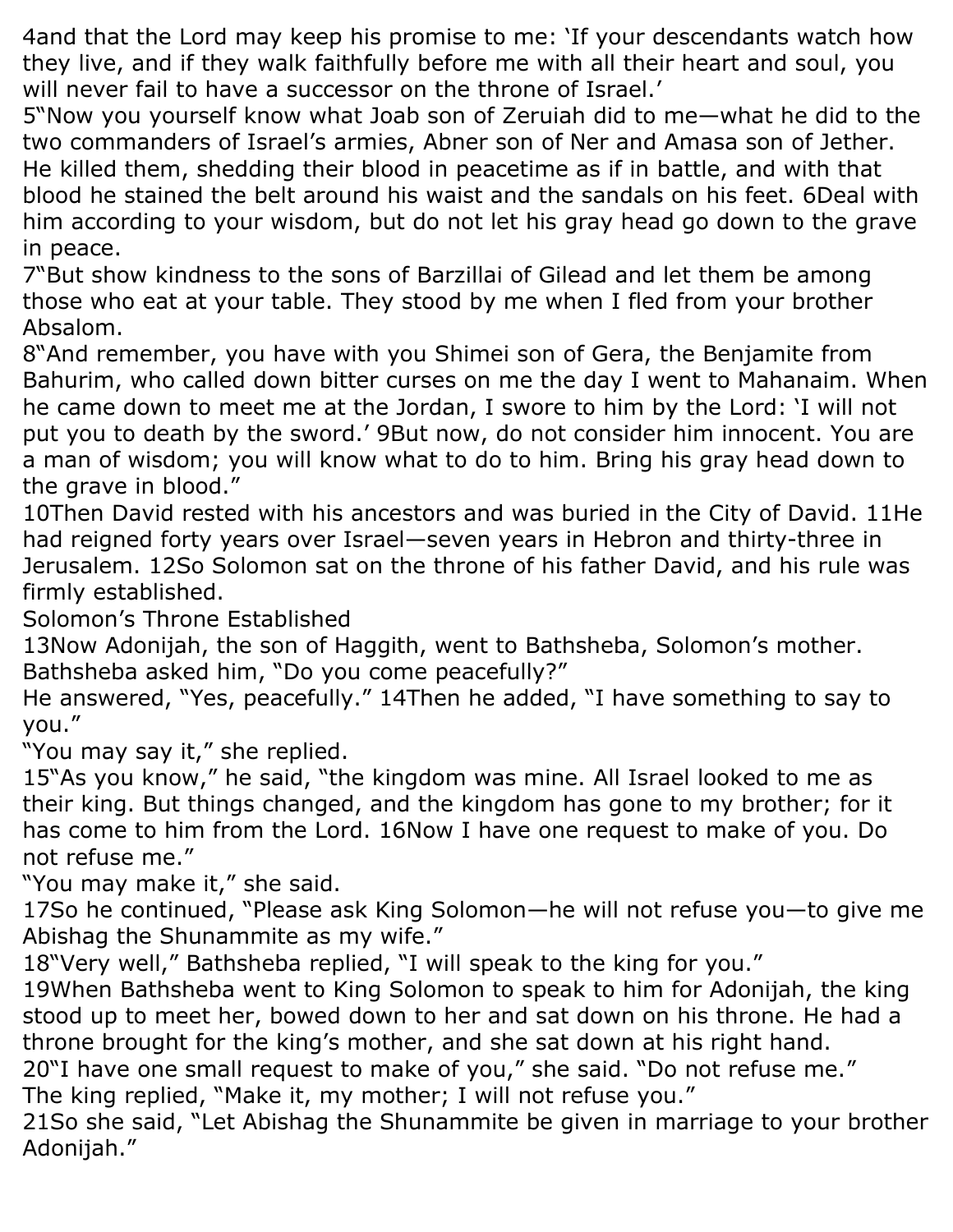22King Solomon answered his mother, "Why do you request Abishag the Shunammite for Adonijah? You might as well request the kingdom for him—after all, he is my older brother—yes, for him and for Abiathar the priest and Joab son of Zeruiah!"

23Then King Solomon swore by the Lord: "May God deal with me, be it ever so severely, if Adonijah does not pay with his life for this request! 24And now, as surely as the Lord lives—he who has established me securely on the throne of my father David and has founded a dynasty for me as he promised—Adonijah shall be put to death today!" 25So King Solomon gave orders to Benaiah son of Jehoiada, and he struck down Adonijah and he died.

26To Abiathar the priest the king said, "Go back to your fields in Anathoth. You deserve to die, but I will not put you to death now, because you carried the ark of the Sovereign Lord before my father David and shared all my father's hardships." 27So Solomon removed Abiathar from the priesthood of the Lord, fulfilling the word the Lord had spoken at Shiloh about the house of Eli.

28When the news reached Joab, who had conspired with Adonijah though not with Absalom, he fled to the tent of the Lord and took hold of the horns of the altar. 29King Solomon was told that Joab had fled to the tent of the Lord and was beside the altar. Then Solomon ordered Benaiah son of Jehoiada, "Go, strike him down!"

30So Benaiah entered the tent of the Lord and said to Joab, "The king says, 'Come out!' "

But he answered, "No, I will die here."

Benaiah reported to the king, "This is how Joab answered me."

31Then the king commanded Benaiah, "Do as he says. Strike him down and bury him, and so clear me and my whole family of the guilt of the innocent blood that Joab shed. 32The Lord will repay him for the blood he shed, because without my father David knowing it he attacked two men and killed them with the sword. Both of them—Abner son of Ner, commander of Israel's army, and Amasa son of Jether, commander of Judah's army—were better men and more upright than he. 33May the guilt of their blood rest on the head of Joab and his descendants forever. But on David and his descendants, his house and his throne, may there be the Lord's peace forever."

34So Benaiah son of Jehoiada went up and struck down Joab and killed him, and he was buried at his home out in the country. 35The king put Benaiah son of Jehoiada over the army in Joab's position and replaced Abiathar with Zadok the priest.

36Then the king sent for Shimei and said to him, "Build yourself a house in Jerusalem and live there, but do not go anywhere else. 37The day you leave and cross the Kidron Valley, you can be sure you will die; your blood will be on your own head."

38Shimei answered the king, "What you say is good. Your servant will do as my lord the king has said." And Shimei stayed in Jerusalem for a long time.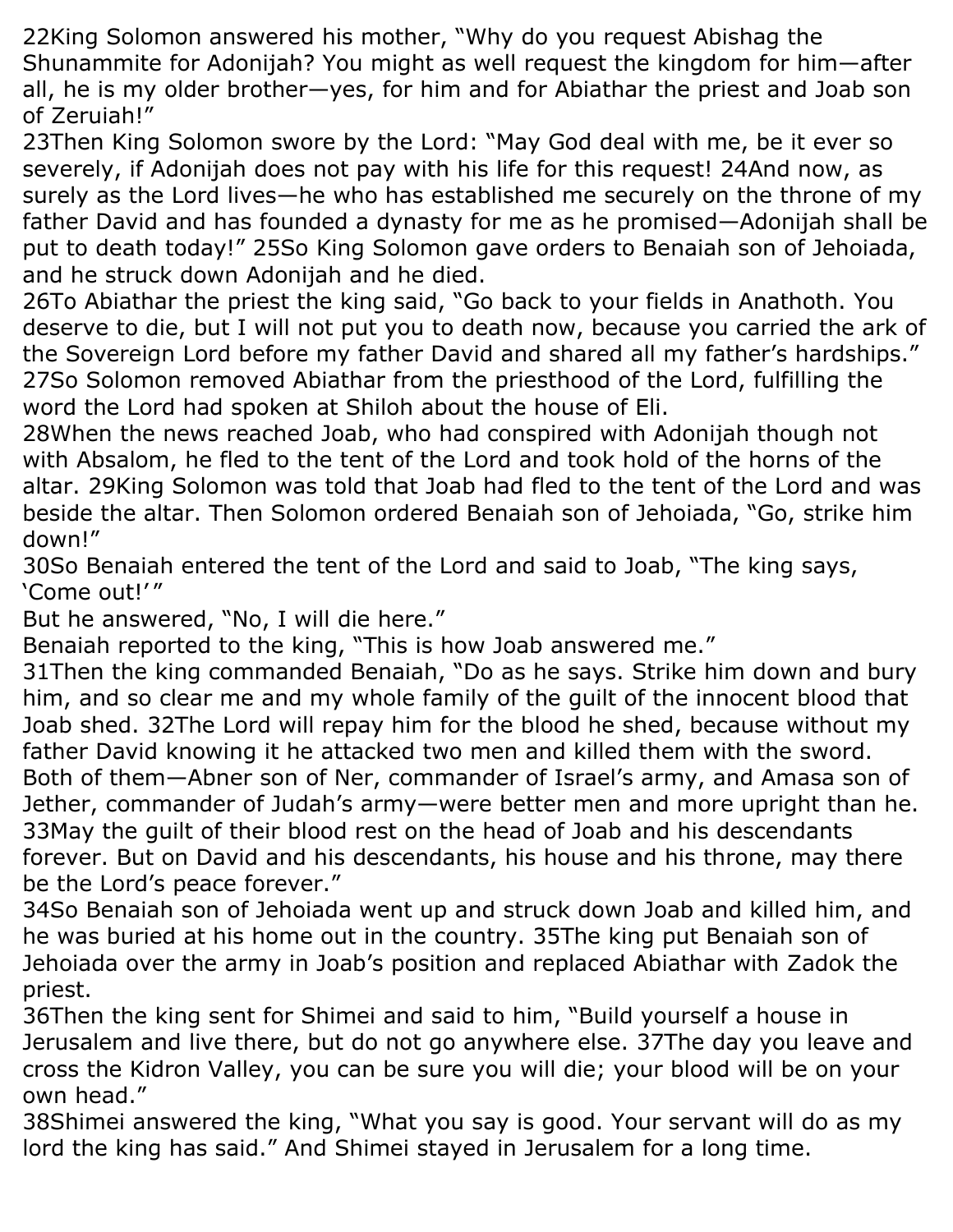39But three years later, two of Shimei's slaves ran off to Achish son of Maakah, king of Gath, and Shimei was told, "Your slaves are in Gath." 40At this, he saddled his donkey and went to Achish at Gath in search of his slaves. So Shimei went away and brought the slaves back from Gath.

41When Solomon was told that Shimei had gone from Jerusalem to Gath and had returned, 42the king summoned Shimei and said to him, "Did I not make you swear by the Lord and warn you, 'On the day you leave to go anywhere else, you can be sure you will die'? At that time you said to me, 'What you say is good. I will obey.' 43Why then did you not keep your oath to the Lord and obey the command I gave you?"

44The king also said to Shimei, "You know in your heart all the wrong you did to my father David. Now the Lord will repay you for your wrongdoing. 45But King Solomon will be blessed, and David's throne will remain secure before the Lord forever."

46Then the king gave the order to Benaiah son of Jehoiada, and he went out and struck Shimei down and he died.

The kingdom was now established in Solomon's hands.

I know that many of you are disappointed by what is occurring in our nation's capital but NOW is when Christians must keep our eyes upon Jesus. As Christian's our assignment remains the same. To be salt and light to the world.

Today I am going to give you one example from God's Word that should restore your hope, trust, and faith in the power of God. I have told you many times Do Not Limit God. So let's look at how God delivered His children when things in the natural looked very hopeless.

Abiathar was deposed (the sole historical instance of the deposition of a high priest) and banished to his home at [Anathoth](https://en.wikipedia.org/wiki/Anathoth) by [Solomon](https://en.wikipedia.org/wiki/Solomon) (1 Kings [1:22, 26\)](https://www.biblegateway.com/passage/?search=1+Kings+1%3A22%2C+26&version=KJV), because he took part in the attempt to raise [Adonijah](https://en.wikipedia.org/wiki/Adonijah) to the throne instead of Solomon  $(1$  Kings 1:7, 19, 25). The priesthood thus passed from the house of Ithamar  $(1$  Samuel  $2:30-36$ ;  $1$  Kings  $1:19$ ;  $2:26$ ,  $27$ ) to the house of Eleazar. Meanwhile, **Zadok**, of the house of Eleazar, had been made High Priest. Another version says he was Co-Pontiff with Zadok during King David. These appointments continued in force till the end of David's reign. In  $1$  Kings 4:4 Zadok and Abiathar are found acting together as priests under Solomon.

and now was when [Adonijah](https://www.gotquestions.org/Adonijah-in-the-Bible.html) attempted to take control of David's throne. Later, Benaiah was instrumental in safeguarding the passing of the royal succession to Solomon after David's death and thus gained the honor of assisting in Solomon's coronation at Gihon. As Solomon's supreme army commander and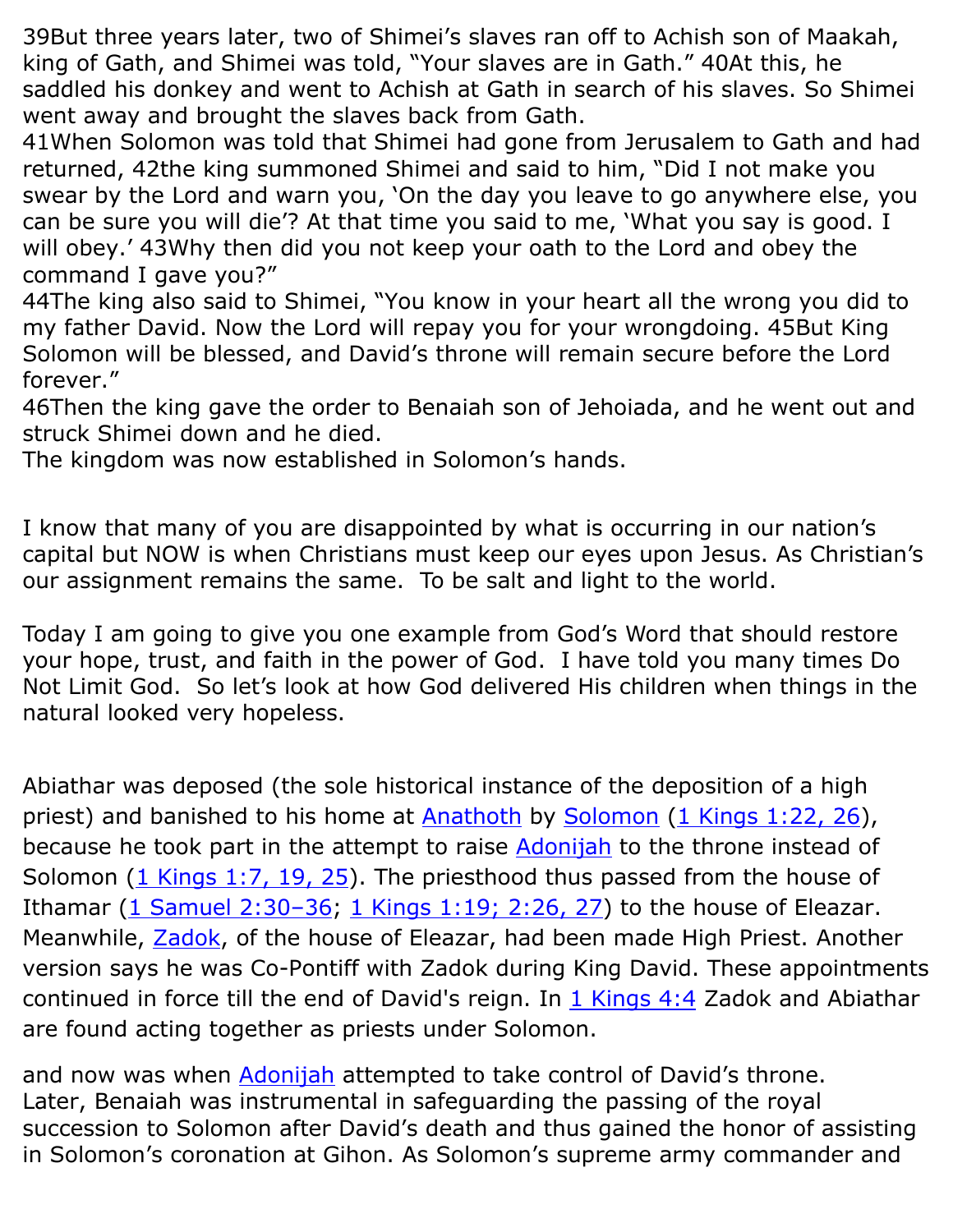chief bodyguard, Benaiah was responsible for executing those who opposed the new king, including Adonijah, Joab, and [Shimei.](https://www.gotquestions.org/Shimei-in-the-Bible.html)

It seems that Shimei was a thoroughly despicable man, however, and that he persisted in his opposition to David. On his deathbed, David charged Solomon with the task of executing Shimei: "Do not consider him innocent. You are a man of wisdom; you will know what to do to him. Bring his gray head down to the grave in blood"  $(1 \text{ Kings } 2:9)$ . The only reason Shimei was still alive was that David was honoring his oath. Solomon showed Shimei mercy, giving him one final chance: as long as Shimei remained in Jerusalem, he would live (verses 36–37). Shimei agreed to the pact, but three years later he left the city. When King Solomon found out, he called for Shimei and told him, "You know in your heart all the wrong you did to my father David. Now the Lord will repay you for your wrongdoing" (verse 44). Shimei was then executed (verse 46).

Next we have Shimei. He was a part of King Saul's clan. When King David was forced to flee from his son **Absalom**, Shimei met the king along the way and he cursed David and pelted all the king's officials with stones. Shimei blamed David for King Saul's death. David's men wanted to kill Shimei then and there, but David refused to kill Shimei. King David was restored to his throne and Shimei knew that he was on shaky ground. Shimei apologized for his past behavior and begged the king not to hold it against him. King David gave Shimei his oath that he would not kill him. So here we see that Shimei has already been wrong in the past to oppose King David, but David let him live. Shimei probably doesn't want to repeat his mistake, because King David will probably not forgive him twice. We will see later that Shimei is not a true supporter of David and God's plans for the house of David, but is just protecting his interest and trying to survive another rebellion.

Rei was a Judean, and probably a loyal officer in the royal guard of King David.

6 Now in verse six there is an interesting comment about how David the father had never rebuked him by asking, "Why do you behave as you do?" That is because David was not a great parental authority in his children's lives.

He was a great military leader and king, but good parenting was one of David's weaknesses. David had always indulged his children and let them get away with very bad behavior.

2 So his attendants said to him, "Let us look for a virgin to take care of the king and may keep him warm."

3 Then they searched throughout Israel for a beautiful young woman and found a Shunammite, and brought her to the king.